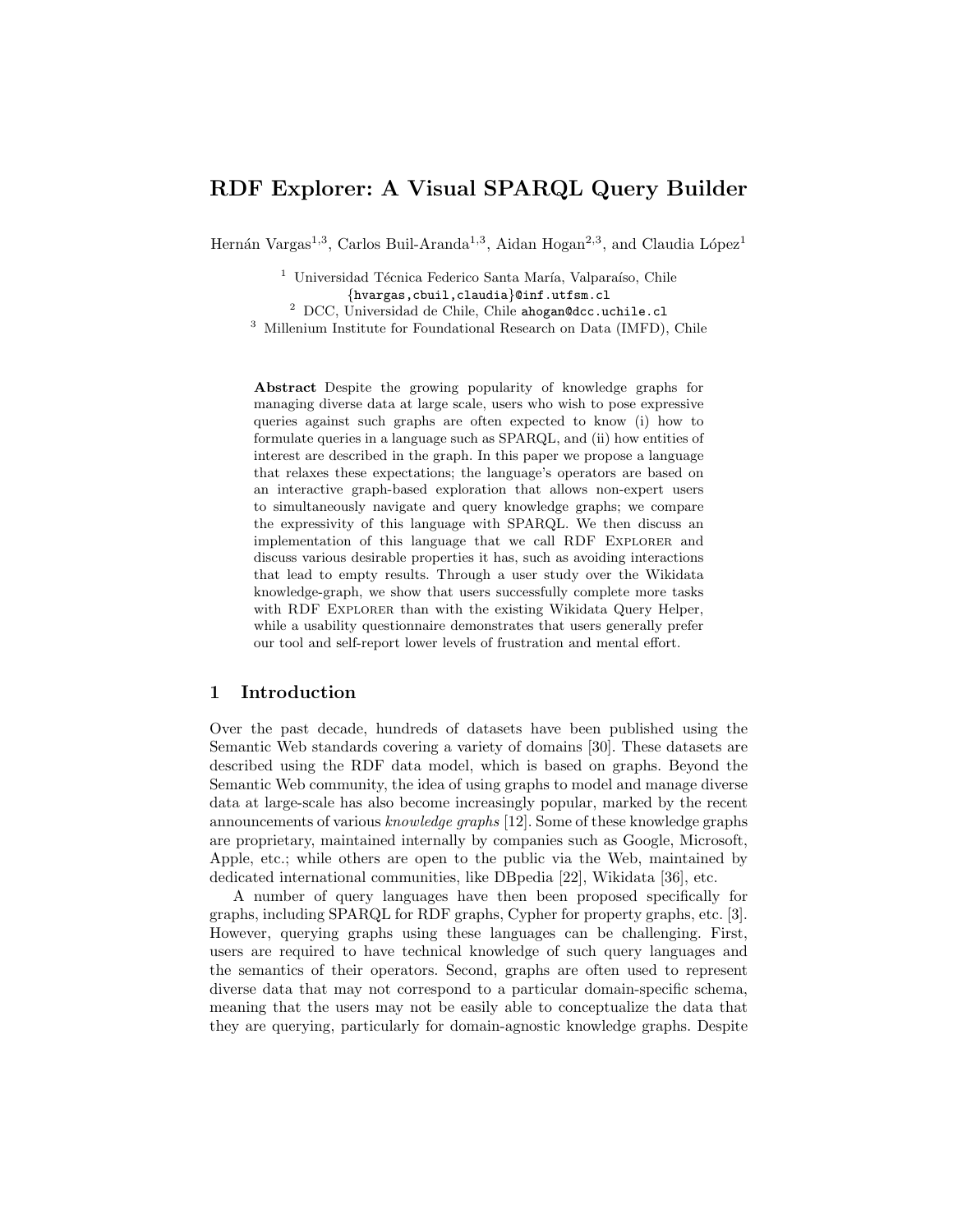these limitations, query services for DBpedia and Wikidata are receiving in the order of millions of queries per day [\[28,](#page-16-3)[23\]](#page-16-4); although many such queries are from "bots", tens of thousands are not [\[23\]](#page-16-4), where such statistics indicate the value of being able to query graphs for many users and applications.

Several interfaces have been proposed to allow lay users to visualize, search, browse and query knowledge graphs, with varying goals, emphases and assumptions [\[15\]](#page-15-1). Some key approaches adopted by such interfaces (discussed further in Section [2\)](#page-1-0) involve keyword search, faceted browsing, graph-based browsing, query building, graph summarization, visualization techniques, and combinations thereof. In general however, many proposed systems trade expressivity – the types of operators and interactions supported, and thus the types of queries that can ultimately be captured through the interface – for usability and efficiency. Few interfaces have been proposed, for example, that can handle graph-patterns with cycles, such as to find siblings who have directed movies together, drugs indicated and contraindicated for pairs of comorbid illnesses, pairs of binary stars of the same classification, and so forth. Interfaces that can capture such graph patterns often assume some technical expertise of the query language and/or knowledge of how data are modeled.

This work proposes a language and associated interface that enables lay users to build and execute graph-pattern queries on knowledge graphs, where the user navigates a visual representation of a sub-graph, and in so doing, incrementally builds a potentially complex (cyclical) graph pattern. More specifically, we first propose a set of operators, forming a language that allows users to build SPARQL graph patterns by interactively exploring an RDF graph; we further study the expressivity of this language. We then discuss the design of a user interface around this language, and the additional practical features it incorporates to improve usability, such as auto-completion, result previews, generalizing examples, etc.; we further describe how this interface can be implemented on top of an existing query service (SPARQL endpoint). Our claim is that the resulting interface allows lay users to express graph-pattern queries over knowledge graphs better than existing interfaces that support similar expressivity. To evaluate this claim, we present a task-based user study comparing the usability of our interface with the Wikidata Query Helper; the results indicate that users achieve a higher successful completion rate of tasks with our system.

### <span id="page-1-0"></span>2 Related Work

A wide variety of interfaces have been proposed in recent years to help lay users visualize and explore RDF graphs [\[15](#page-15-1)[,11\]](#page-15-2). Amongst these works, we can first highlight search and browsing systems that allow users to find entities by keyword and potentially filter or modify results by selecting facets or following paths (e.g., Tabulator [\[9\]](#page-15-3), Explorator [\[4\]](#page-15-4), VisiNav [\[19\]](#page-15-5), amongst others); these approaches are limited in terms of the types of queries that they can express, not allowing (for example) to express cycles. Other types of interfaces focus on providing visualizations to summarize data, be they domain-independent (e.g.,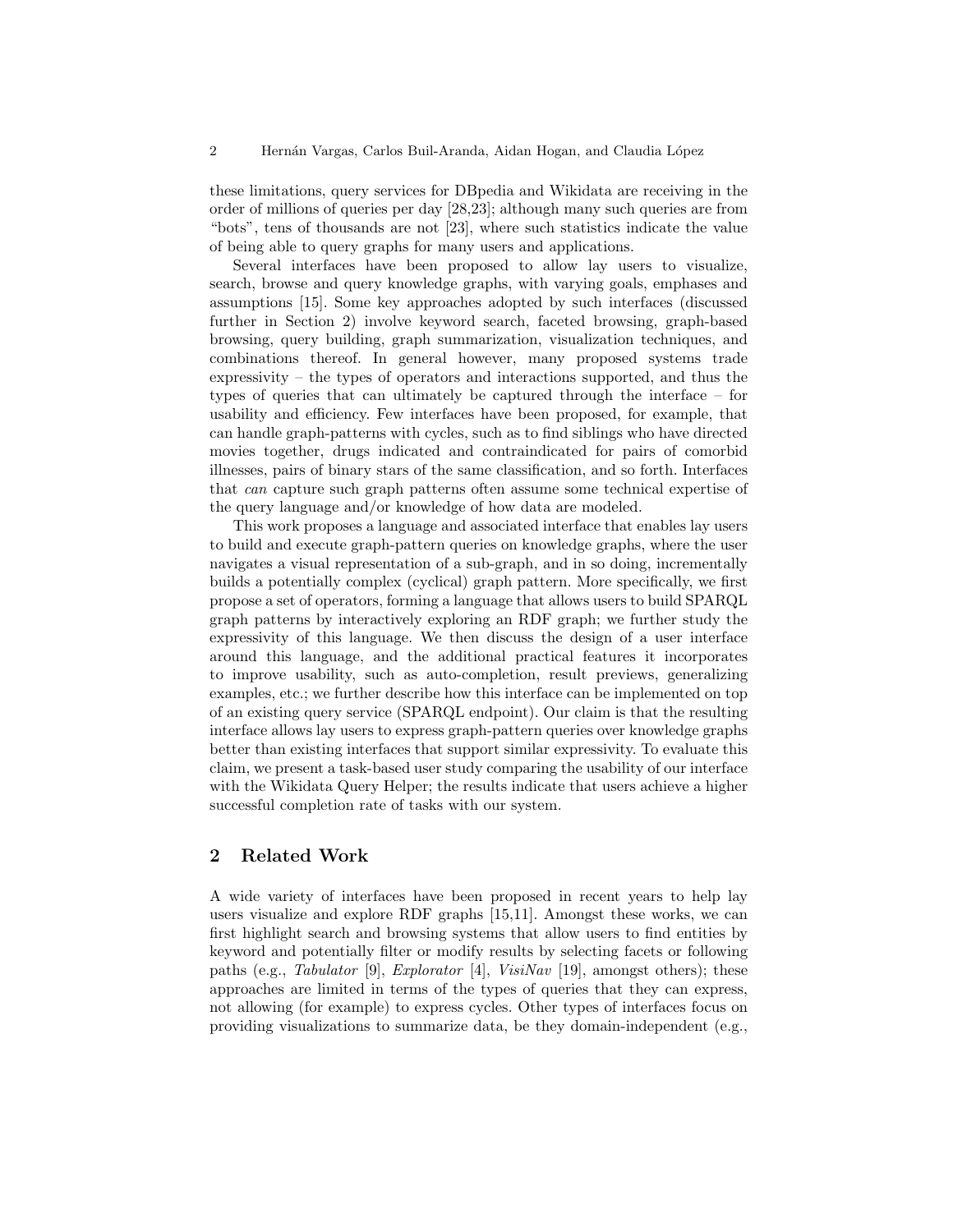Sgvizler [\[31\]](#page-16-5),or domain-specific (e.g., DBpedia Atlas [\[35\]](#page-16-6), DBpedia Mobile [\[8\]](#page-15-6), LinkedGeoData Browser [\[34\]](#page-16-7)) visualizations; such systems focus on providing overviews of data rather than exploring or querying for specific nodes/entities. Other systems combine browsing/exploration and visualization, often following a graph-based navigation paradigm (e.g., RDF Visualiser [\[29\]](#page-16-8), Fenfire [\[20\]](#page-15-7), etc.); these systems allow to focus on a specific node and explore its neighborhood in the graph, but do not allow to generalize these explorations into queries.

To help users express more complex forms of queries over graphs, various query editors and builders have been proposed for languages such as SPARQL [\[16\]](#page-15-8). We provide an overview of such systems with publications in Table [1.](#page-3-0) For space reasons we focus on features that relate to the present contribution, omitting, for example, discussion of reasoning support in systems such as  $QueryOWL$  [\[17\]](#page-15-9) and  $OptiqueVQS$  [\[33\]](#page-16-9), or the schema-based notation used by  $SPARQLing$  [\[7\]](#page-15-10). Such interfaces must deal with two antagonistic goals: supporting complex queries while assuming as little technical expertise on the part of the user as possible. Towards the more expressive end of the scale are query editing interfaces – such as  $SPARQL$  Assist [\[24\]](#page-16-10), YASGUI [\[27\]](#page-16-11), etc. – which offer users some helpful features when formulating SPARQL queries in a text field, but still assume knowledge of SPARQL. On the other hand, query builders aim to abstract away from SPARQL syntax, allowing to formulate queries in a more visual way, based on form fields or graphs. From Table [1,](#page-3-0) we conclude that the closest system to ours is Smeagol [\[14\]](#page-15-11), which also supports key features such as autocompletion, example-based querying (where users explore a graph and then generalize some constants as variables), dynamic results (where query results are generated on the fly and used to guide query construction), and non-emptiness guarantees (to avoid users generating queries with zero results); furthermore, Smeagol offers a task-driven user evaluation against a baseline Pubby system with a substantial number of users and significance testing. Our proposal is distinguished from Smeagol in key aspects; most importantly, while Smeagol [\[14\]](#page-15-11) focuses on supporting tree-shaped queries generated during user exploration, our proposal also has general support for graph patterns.

Research on usable interfaces for querying graphs can not only have impact beyond the Semantic Web community, it can also benefit from expertise in other communities. In particular, the area of Human Computer Interaction (HCI) can offer insights not only in terms of the challenges faced in such research, but also in the design of user studies to evaluate the claims made of such research. Along these lines, Bhowmick et al. [\[10\]](#page-15-12) reflect on recent advances in what they refer to as the visual graph querying paradigm from the HCI perspective, characterizing the challenges in the area and the research directions that should be followed. The authors define the challenges as follows: (1) the development of graph queries requires a considerable cognitive effort; (2) users need to be able to express their goal in a systematic and correct manner, which is antagonistic with the goal of catering to lay users; (3) it is more intuitive to "draw" graph queries than to write them, which implies the need for intuitive visual interfaces. Regarding the latter point, the authors claim that current visual querying tools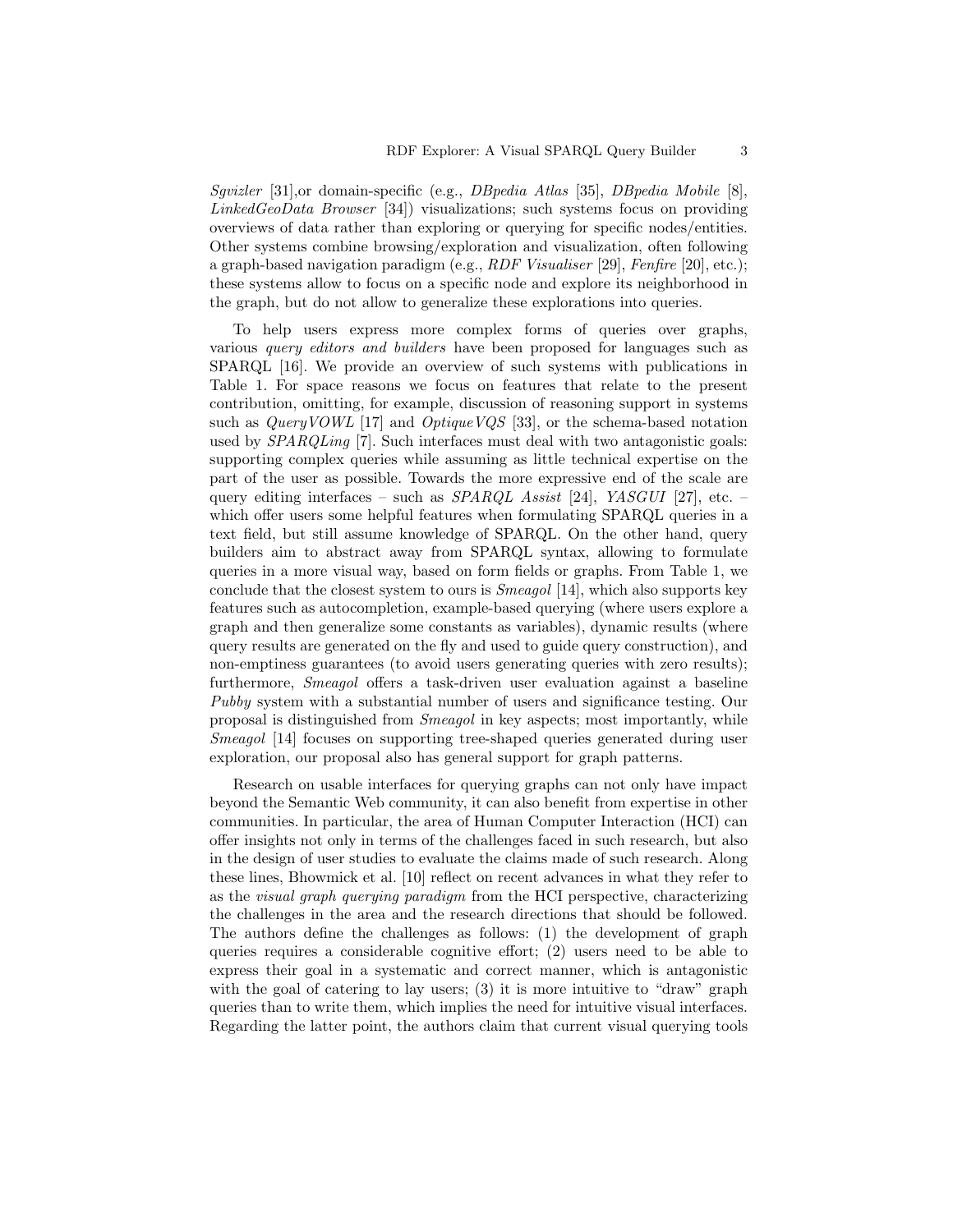<span id="page-3-0"></span>Table 1: Comparison of query interfaces for SPARQL, indicating the year of the associated publication, the mode of interaction, the features supported  $(AC =$ Autocomplete;  $EX = Example$ -based Querying;  $DY = Dynamic Results$ ,  $NE =$ Non-Empty Results), details of user evaluation conducted, if any  $(B = Baseline,$  $Q =$  Questionnaire,  $T =$  Tasks) and details of availability

| <b>System</b>        |      | Year Mode    |                                   |                           |              | Features<br>AC EX DY NE User Eval.        | Expressivity            |
|----------------------|------|--------------|-----------------------------------|---------------------------|--------------|-------------------------------------------|-------------------------|
| NIGHTLIGHT [32]      | 2008 | <b>GRAPH</b> |                                   |                           |              |                                           | $SPAROL 1.0^-$          |
| Konduit [2]          | 2010 | <b>FORM</b>  |                                   |                           |              |                                           | $BGPs^+$                |
| $RDF-GL$ [21]        | 2010 | GRAPH        | $\hspace{0.1cm}$ $\hspace{0.1cm}$ | $\equiv$ .                |              | $-$ - BQT (5 users)                       | SPARQL 1.0 <sup>-</sup> |
| $Smeagol$ [14]       | 2011 | GRAPH        |                                   | $\checkmark$ $\checkmark$ | $\checkmark$ | $\checkmark$ BQT (43 users)               | Trees                   |
| $SPARQL$ Assist [24] | 2012 | <b>TEXT</b>  | $\checkmark$                      |                           |              |                                           | $BGPs^+$                |
| $QUaTRO2$ [6]        | 2013 | <b>FORM</b>  | $\checkmark$                      | $\frac{1}{2}$             | $\checkmark$ | $\sqrt{ }$ no details                     | $Trees^+$               |
| $QueryVOWL$ [17]     | 2015 | GRAPH        | $\checkmark$                      | $\overline{\phantom{m}}$  |              | $ -$ QT (6 users)                         | BGPs                    |
| <i>YASGUI</i> [27]   | 2017 | <b>TEXT</b>  | $\checkmark$                      |                           |              |                                           | SPARQL 1.1              |
| $Optique VQS$ [33]   | 2018 | GRAPH        | $\checkmark$                      | $\overline{\phantom{m}}$  |              | $- - T (10$ users)                        | Trees                   |
| $SPARQLing$ [7]      | 2018 | <b>GRAPH</b> |                                   |                           |              |                                           | Trees                   |
| $ViziQuer$ [13]      | 2018 | GRAPH        | $\hspace{0.1cm}$ $\hspace{0.1cm}$ | $\overline{\phantom{m}}$  |              | $ -$ BT (14 users)                        | $Trees^+$               |
| $WQH$ [23]           | 2018 | <b>FORM</b>  |                                   |                           |              |                                           | BGPs                    |
| RDF Explorer         | 2019 | GRAPH        | $\checkmark$                      | $\checkmark$              | $\checkmark$ | $\sqrt{BQT}$ (28 users) BGPs <sup>-</sup> |                         |

suffer from poor aesthetics. They further indicate important primitives that such tools should support to cater to diverse users and support diverse queries: edge creation, pattern creation and example-based querying. Aside from this, they emphasize action-aware query processing in which the system is able to deliver partial information and immediate feedback while the user is developing the query, based on dynamic result exploration and visualization. They acknowledge, however, that these goals, when taken together, are challenging to address given large-scale graphs and complex queries.

In this paper, we propose (yet another) visual query builder for SPARQL. In so doing, we are particularly inspired by the discussion of Bhowmick et al. [\[10\]](#page-15-12) in terms of the main interactions and features that are key to making such systems usable for non-experts, and by the "specific-to-general" paradigm adopted by Smeagol [\[14\]](#page-15-11); however, we adopt various extensions to improve usability and expressivity, key among which is support for graph patterns with cycles.

### 3 RDF Explorer

In this section, we propose our RDF Explorer system, whose goal is to enable lay users to query and explore RDF graphs. We first discuss the operators that form the basis of a visual query language in which users can express queries over graphs through simple interactions; we characterize the expressivity of the language in relation to SPARQL. Thereafter, we discuss how this query language is supported by the RDF Explorer interface, and how the overall system is implemented.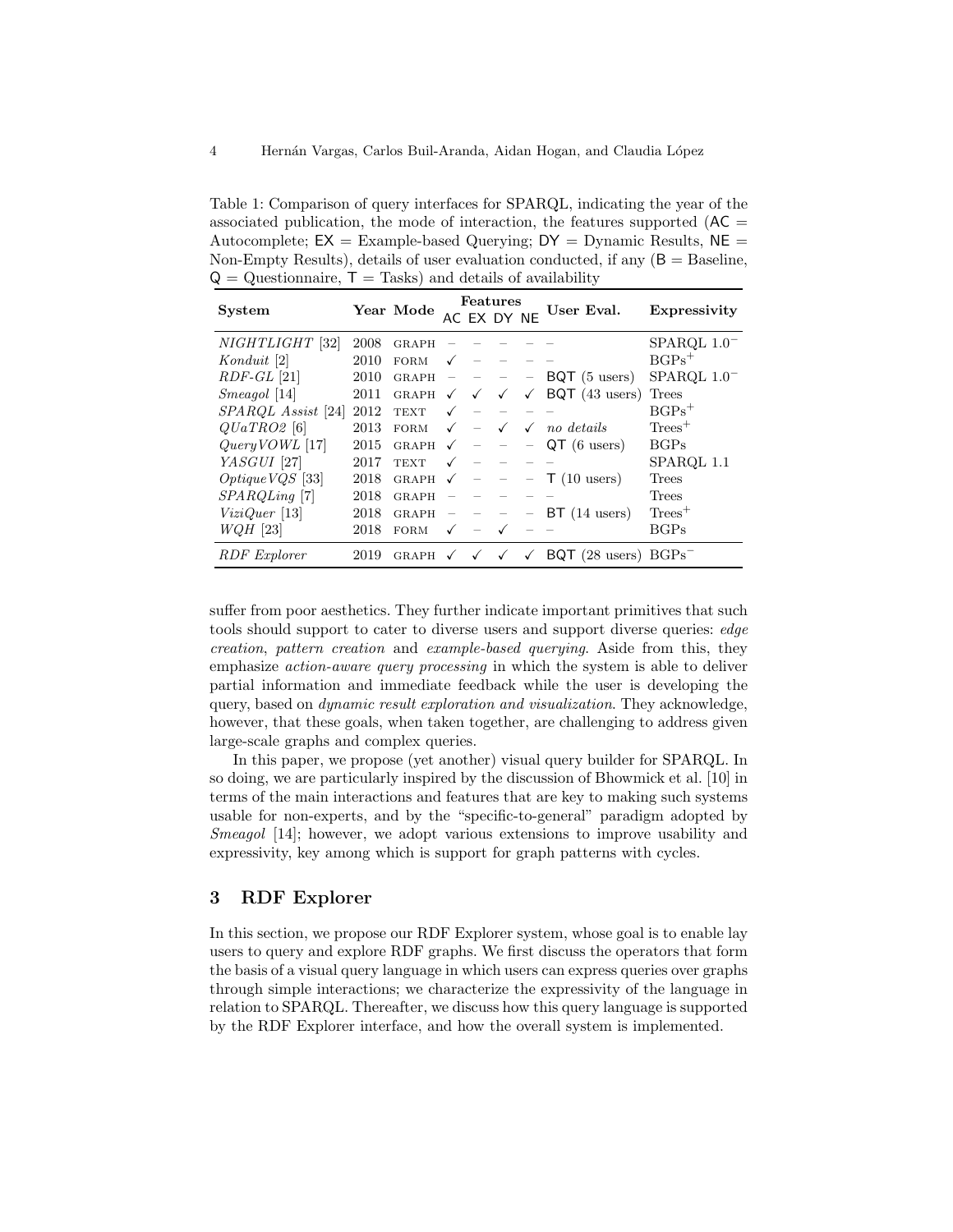#### 3.1 Visual Query Graph

The visual query language we propose is formulated with respect to a visual query graph. Let I denote the set of IRIs, L denote the set of literals and  $V$ denote the set of query variables. We define the visual query graph as follows.

Definition 1. A visual query graph (VQG) is defined as a directed, edge-labelled graph  $G = (N, E)$ , with nodes N and edges E. The nodes of the VQG are a finite set of IRIs, literals and/or variables:  $N \subset I \cup L \cup V$ . The edges of the VQG are a finite set of triples, where each triple indicates a directed edge between two nodes with a label taken from the set of IRIs or variables:  $E \subset N \times (I \cup V) \times N$ .

We denote by  $var(G)$  the set of variables appearing in  $G = (N, E)$ , either as nodes or edge labels:  $var(G) := \{v \in V \mid v \in N \text{ or } \exists n_1, n_2 : (n_1, v, n_2) \in E\}.$ 

We say that the VQG is *constructed* through a *visual query language*, consisting of four algebraic operators that will correspond to atomic user interactions: adding a variable node, adding a constant node, adding an edge between two existing nodes with a variable label, and adding an edge between two existing nodes with an IRI label. More specifically, the VQG is initially empty:  $G_0 = (\emptyset, \emptyset)$ . Thereafter, a VQG can be constructed through the visual query language (VQL), defined straightforwardly as follows.

**Definition 2.** Letting  $G = (N, E)$  denote the current VQG; the visual query language (VQL) is defined through the following four atomic operations:

- Initialize a new variable node:  $\eta(\mathsf{G}) \coloneqq (\mathsf{N} \cup \{v\}, \mathsf{E})$  where  $v \notin \text{var}(\mathsf{G})$ .
- Add a new constant node:  $\eta(\mathsf{G},x) := (\mathsf{N} \cup \{x\}, \mathsf{E})$  where  $x \in (\mathbf{I} \cup \mathbf{L})$ .
- Initialize a new edge between two nodes with a variable edge-label:  $\varepsilon(G, n_1, n_2) \coloneqq (N, \mathsf{E} \cup \{(n_1, v, n_2)\})$  where  $\{n_1, n_2\} \subseteq N$  and  $v \notin \text{var}(\mathsf{G})$ .
- Add a new edge between two nodes with an IRI edge-label:  $\varepsilon(\mathsf{G}, n_1, x, n_2) \coloneqq$  $(N, E \cup \{(n_1, x, n_2)\})$  where  $\{n_1, n_2\} \subseteq N$  and  $x \in I$ .

Note that for the VQL operators  $\eta(G)$  and  $\varepsilon(G, n_1, n_2)$ , the variable is not specified, where rather an arbitrary fresh variable can be automatically generated. No matter what variables are chosen, since the variables added are always fresh, the resulting VQG will be unique modulo isomorphism; in practice, the system can thus take care of generating fresh names for each variable.

Though VQGs are a straightforward way to represent queries against graphs, since VQGs allow for representing cycles, they already go beyond the expressivity of many user interfaces for graphs (entity search, facets, etc.), and even many of the related visual query languages proposed in the literature, which are based on trees (see Table [1\)](#page-3-0). On the other hand, we choose not to support query operators that go beyond simple graph patterns as covered by similar graphbased interfaces – such as NIGHTLIGHT [\[32\]](#page-16-12) and RDF-GL [\[21\]](#page-16-13), which support unions, optional, etc.  $-$  as we consider such systems to be aimed at users with some knowledge of query languages and do not know of an intuitive way to represent such operators in a manner that would be accessible to a lay user. On the other hand, VQGs will be converted to concrete SPARQL syntax, where a more expert user can modify the resulting query as required.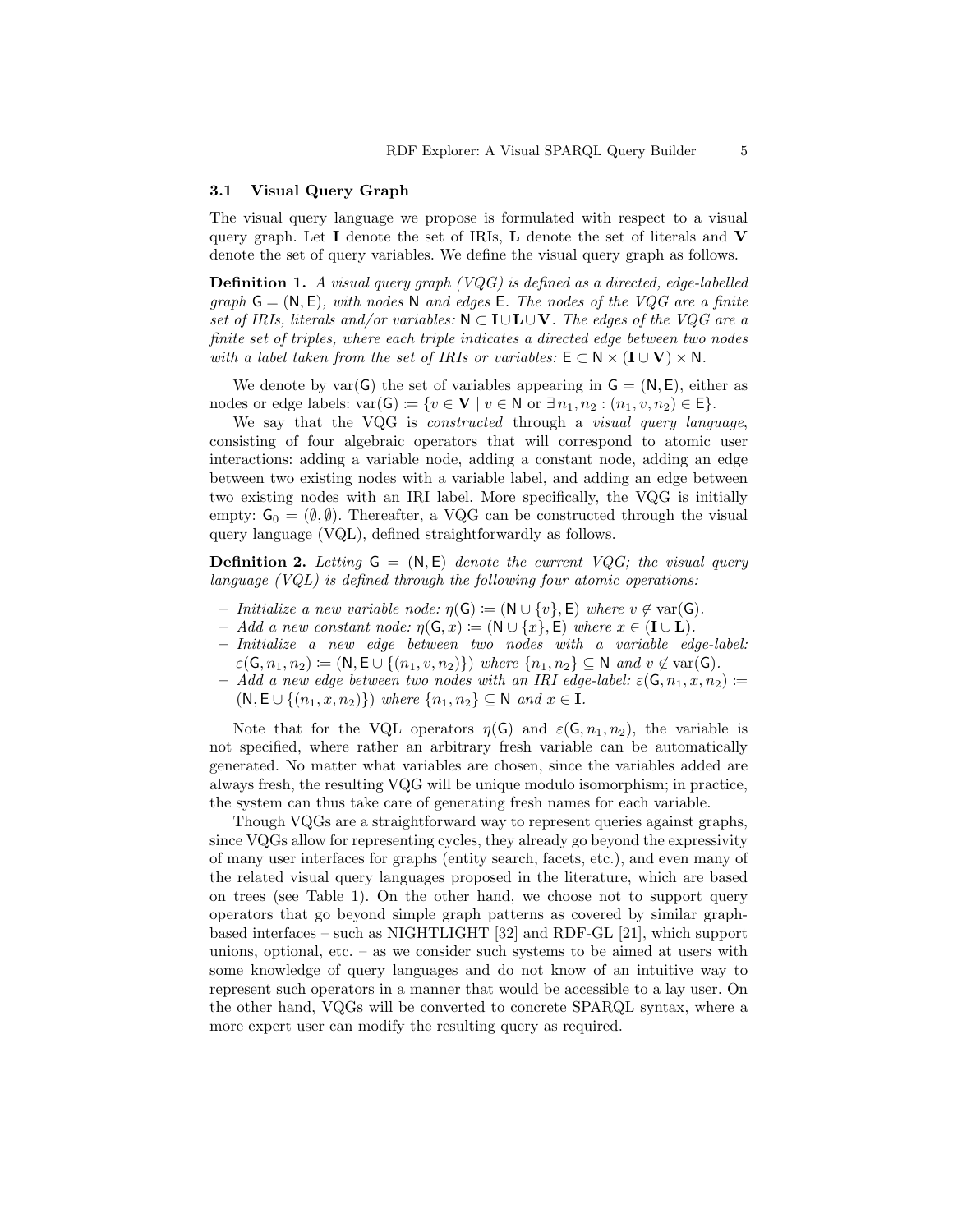6 Hernán Vargas, Carlos Buil-Aranda, Aidan Hogan, and Claudia López

#### 3.2 Translating VQGs to SPARQL

VQGs are designed as a visual metaphor for SPARQL basic graph patterns (BGPs), where the translation is thus mostly direct and natural; however there are BGPs that cannot be expressed as VQGs, and indeed, there are minor aspects of VQGs that cannot be translated to BGPs. Before we discuss such issues, we must first introduce some notation for RDF and SPARQL BGPs [\[26\]](#page-16-14).

An *RDF triple* uses terms from the set of IRIs  $(I)$ , literals  $(L)$  and blank nodes (B); more specifically a triple  $t = (s, p, o)$  is an RDF triple iff  $s \in I \cup B$ (called the *subject*),  $p \in I$  (called the *predicate*) and  $o \in I \cup B \cup L$  (called the object). A finite set of RDF triples is called an RDF graph.

SPARQL basic graph patterns (BGPs) correspond to RDF graphs, but where variable terms (V) can also be used. Along these lines, a triple  $q = (s, p, o)$  is a SPARQL triple pattern iff  $s \in I \cup L \cup V$ ,  $p \in I \cup V$  and  $o \in I \cup L \cup V$ .<sup>[4](#page-5-0)</sup> A SPARQL BGP is then a finite set of SPARQL triple patterns. The semantics of a BGP is defined in terms of its evaluation over an RDF graph, which returns a set of mappings. A mapping  $\mu : V \to (I \cup B \cup L)$  is a partial map from variables to RDF terms; the set of variables for which  $\mu$  is defined is called the *domain* of  $\mu$ , denoted  $dom(\mu)$ . Given a query Q, we denote the set of variables it mentions by var $(Q)$ ; furthermore, we denote by  $\mu(Q)$  the image of Q under  $\mu$ : the result of replacing every occurrence in Q of every variable  $v \in \text{var}(Q)$  by  $\mu(v)$  (or v if  $v \notin \text{dom}(v)$ ). The evaluation of a BGP Q with respect to an RDF graph  $G$ , denoted  $Q(G)$ , is then defined as the set of mappings  $\{\mu \mid \text{dom}(\mu) = \text{var}(Q) \text{ and } \mu(Q) \subseteq G\}$  (note that this is equivalent to – but more succinct than – defining the evaluation of a BGP as a join of the evaluation of its constituent triple patterns).

In terms of translating VQGs to BGPs, given a VQG  $G = (N, E)$ , we observe that by design, the set E is already a BGP, and we are done. However, first we must remark that this translation is agnostic to orphan nodes – nodes with no incident edges – in G; thus for example, G and  $\eta(G)$  will give the same BGP. Second, while VQGs are BGPs have equivalent definitions, not all VQGs/BGPs can be constructed by the four operators in the visual query language described earlier. In particular, we cannot construct VQGs/BGPs where a join variable  $-$  a variable appearing in more than one edge/triple pattern  $-$  appears as an edge-label/predicate (since the  $\varepsilon(N)$ ) operation is defined only for fresh variables, while  $\varepsilon(G, n_1, x, n_2)$  is defined only where x is constant); we do not consider this to be an important limitation in practice since analysis of real-world SPARQL query logs suggests that joins on the predicate position are rare [\[5\]](#page-15-15).

The VQG can then be serialized in concrete SPARQL syntax: the corresponding basic graph pattern is written as the WHERE clause of a SPARQL query, where all variables are projected with SELECT \*; at this point, a more expert user may wish to modify the query, e.g., adding query operators.

With respect to complexity, we remark that for the evaluation decision problem – which asks: given a mapping  $\mu$ , a query Q and an RDF graph G,

<span id="page-5-0"></span><sup>4</sup> We do not consider blank nodes in triple patterns, which can be modeled as unprojected (aka. non-distinguished) query variables.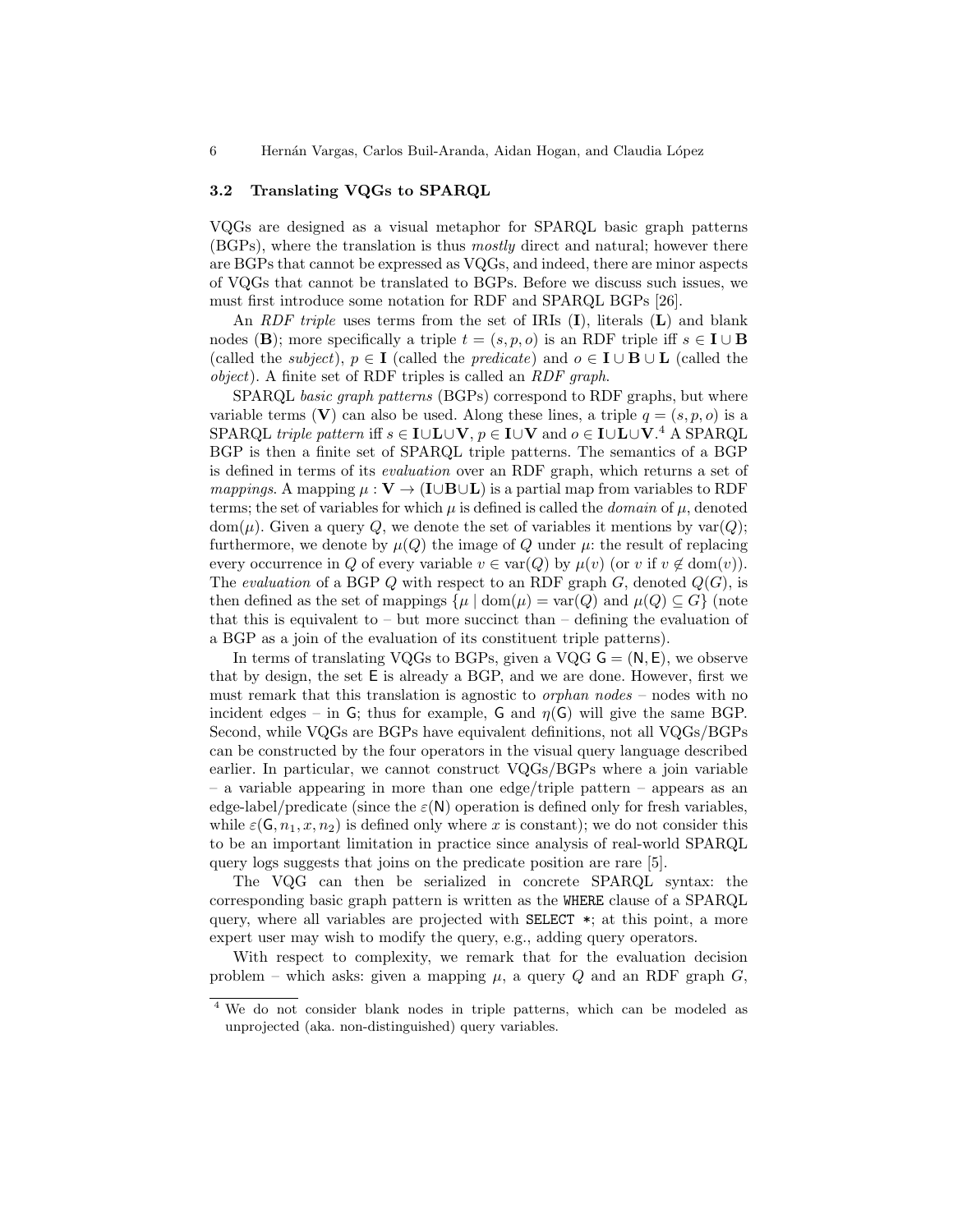is  $\mu \in Q(G)$ ? – the queries generated by a VQG are tractable for this problem as they do not feature projection (a trivial upper bound is given by  $O(|Q|\cdot|G|)$  [\[26\]](#page-16-14)). However, in the interface we implement a number of features for usability, where one such feature is to suggest possible groundings of variables that will not lead to non-empty results. The corresponding decision problem for this autocompletion feature asks, given  $\mu$  (where dom( $\mu$ )  $\subseteq$  var( $Q$ )), a query  $Q$  and an RDF graph  $G$ , is  $\mu(Q)(G)$  non-empty? This problem is NP-complete in combined complexity (considering the size of G and Q in the input) since  $\mu(Q)(G)$  can represent a graph, and one can reduce from the graph homomorphism problem; however, in data complexity (considering the query  $Q$  as fixed) the problem is tractable. In summary, the autocompletion task may become challenging as the VQG grows more complex; currently we rely on a SPARQL query to generate these suggestions, where we leave further optimizations for future work.

#### 3.3 The RDF Explorer Interface

While the visual query graph offers a visual metaphor for basic graph patterns and the visual query language describes the interactions by which a visual query graph can be constructed incrementally by the user, these concepts leave many questions open regarding usability. One key issue, for example, is how the VQG should be visualized. Another practical issue we glossed over is that while  $\eta(G)$  and  $\varepsilon(G, n_1, n_2)$  do not require any specific knowledge (in the latter, the user can select two nodes displayed in the visualization, for example), the operations  $\eta(\mathsf{G}, x)$  and  $\varepsilon(\mathsf{G}, n_1, n_2, x)$  require the user to give a specific (IRI or literal) term x, which assumes domain knowledge. Furthermore, we have yet to address the usability features discussed by Bhowmick et al. [\[10\]](#page-15-12), such as examplebased querying, action-aware query processing, or dynamic result exploration and visualization. Addressing such issues is key to achieving our goal of enabling lay users to formulate expressive queries over graphs. Along these lines, we now describe the RDF Explorer interface, which we propose to address these concerns.

The RDF Explorer interface is composed of six main components displayed in three panes. Figure [1](#page-7-0) provides a screenshot of the interface for querying Wikidata, where we can see three components: a search panel (left pane), a visual query editor (center pane), and a node detail view (right pane); in the top right corner are buttons to switch the right pane to display one of the three other components: a node editor (allowing to add restrictions to a highlighted node), a SPARQL query editor (showing the current query), and a help panel.

The process starts with a blank visual query editor. The user must then start by adding a new node, be it a variable node  $(\eta(\mathsf{G}))$  or a constant node  $(\eta(\mathsf{G},x))$ ; for selecting  $x$ , the user can type a keyword phrase into the search pane on the left, which will generate autosuggestions, where any of the results shown can be dragged into the central query editor pane. The user may then proceed to add a second node by the same means. With two or more nodes available, the user can now click and drag between two nodes to generate an edge with a variable edge-label (shown as a box nested inside the source node); a list of potential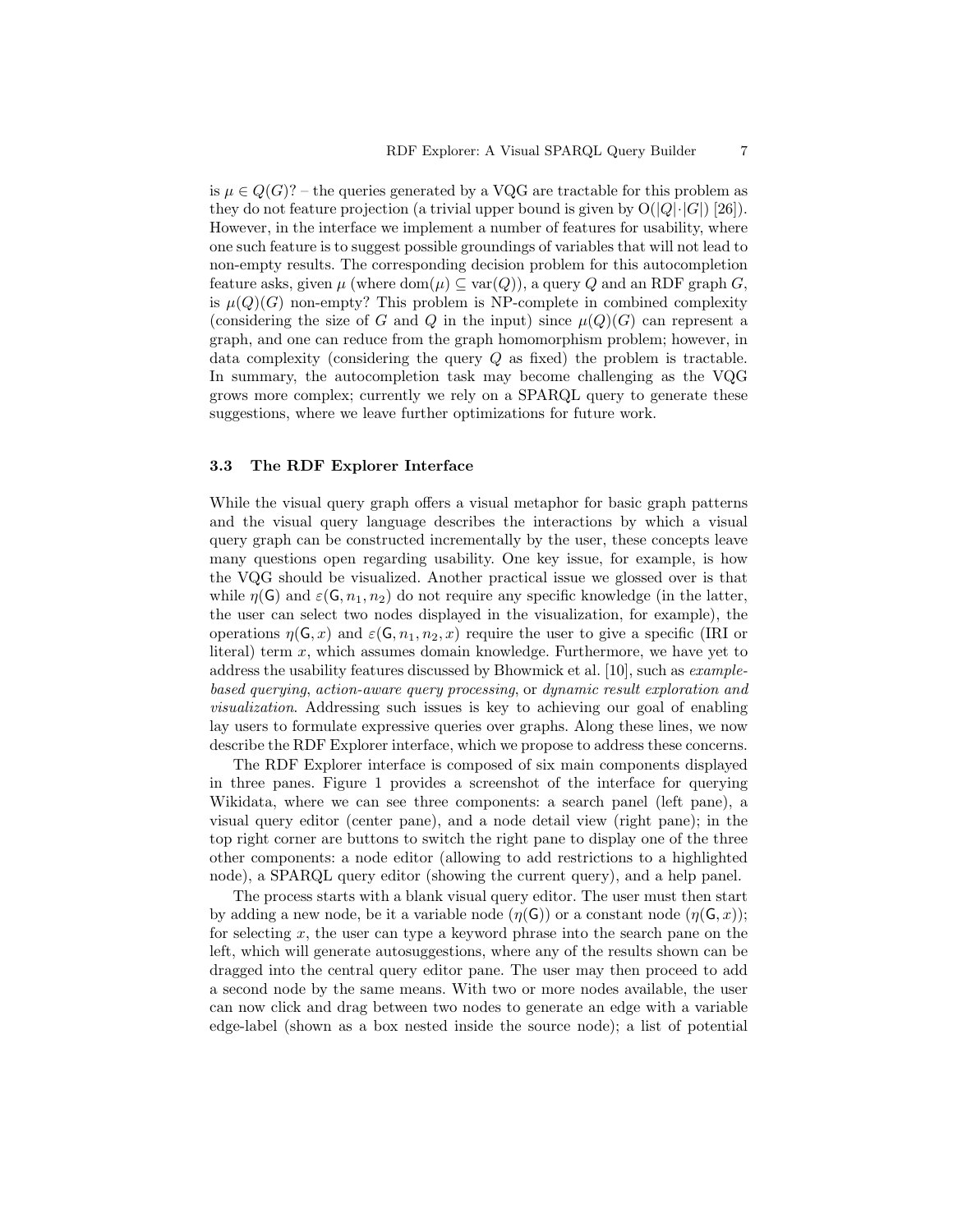<span id="page-7-0"></span>

Figure 1: Example visual query finding siblings who have directed movies together

IRIs will be suggested for replacing the variable, where only IRIs that generate non-empty results for the underlying query will be offered.

Figure [2](#page-8-0) illustrates some further features of the interface. Following conventions used in the case of property graphs [\[3\]](#page-14-0), we display datatype properties within a given node to avoid clutter; this can be seen for the number of children property in Figure [2.](#page-8-0) At any point, the user may click on a node to view further details: if the node is variable (see Figure [1\)](#page-7-0), they will be shown a sample of current results for that variable (generated by mapping the current VQG to SPARQL and projecting that variable); if the node is constant (see Figure [2\)](#page-8-0), they will be shown the data available for that node, organized by datatype properties (which take a literal value) and object properties (which take an IRI value). In this way, per the discussion of Bhowmick et al. [\[10\]](#page-15-12), the user can explore the graph and receive feedback on the results generated thus far, guiding next steps. Constant nodes can be converted to variables nodes, enabling the user to start with a specific example and then generalize the graph [\[14\]](#page-15-11). We claim that these features improve the usability of the system for lay users.

### <span id="page-7-1"></span>4 User Study

We now describe a user study that we conducted to evaluate our interface. We first make explicit our hypotheses and then describe the dataset, baseline system and user-study design that we selected to test these hypotheses. We then give details on the participants of the study and the metrics we collect.

Hypotheses The goal of our work is to enable users without prior knowledge of the Semantic Web to explore an RDF database and correctly build SPARQL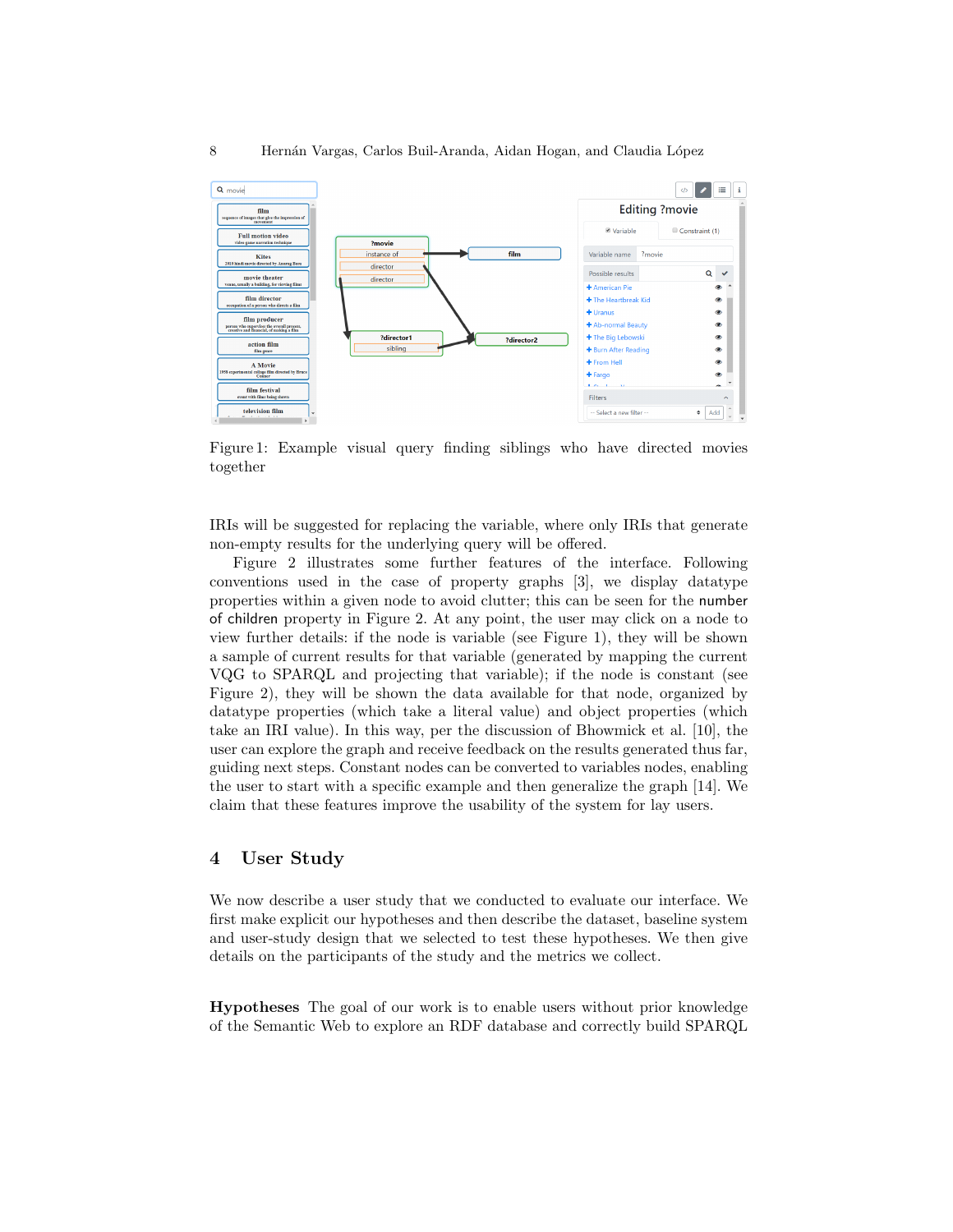<span id="page-8-0"></span>

Figure 2: Example visual query finding politicians born in Auckland

queries encoding a specific information need. Our hypotheses are as follows, where each hypothesis relates to user success at different levels of granularity:

- $H_1$ : Non-expert users are able to correctly formulate more SPARQL queries with our visual query builder than a baseline system. For a query to be considered correct, it must return the same results as the reference query for the task.
- $H_2$ : Non-expert users are able to correctly formulate more triple patterns with our visual query builder than a baseline system. For a triple pattern to be considered correct in the generated query, it must be contained in the reference query (modulo variable names).
- H3: Non-expert users are able to generate more correct query graphs with our visual query builder than a baseline system. For a query graph to be considered correct, its "shape" must be the same as that of the reference query graph, irrespective of edge labels or node types/values. More formally, given a visual query graph  $G = (N, E)$ , let shape(G) denote a directed graph  $S = (V_S, E_S)$  such that  $V_S = N$  and  $(x, y) \in S$  if and only if there exists an edge-label l such that  $(x, l, y) \in \mathsf{E}$ ; now given the reference query graph  $\mathsf{G}'$ , a user's query graph  $G''$ , and their corresponding shapes  $S' = \text{shape}(G')$  and  $S'' = \text{shape}(G'')$ , the user's query graph  $G''$  is considered correct if and only if there exists an isomorphism  $h: V''_S \to V'_S$  such that  $h(S'') = S'$ .

Dataset and baseline According to statistics recently published by Malyshev et al. [\[23\]](#page-16-4), the *Wikidata Query Service*<sup>[5](#page-8-1)</sup> receives millions of SPARQL queries per day, where tens of thousands of these queries are "*organic*" (written and posed by humans rather than bots). The Wikidata knowledge graph itself is a large, diverse graph, where at the time of writing it described 56,097,884 items and was being collaboratively edited by 21,049 active users; such a graph is unfeasible for

<span id="page-8-1"></span> $^5$  <http://query.wikidata.org/>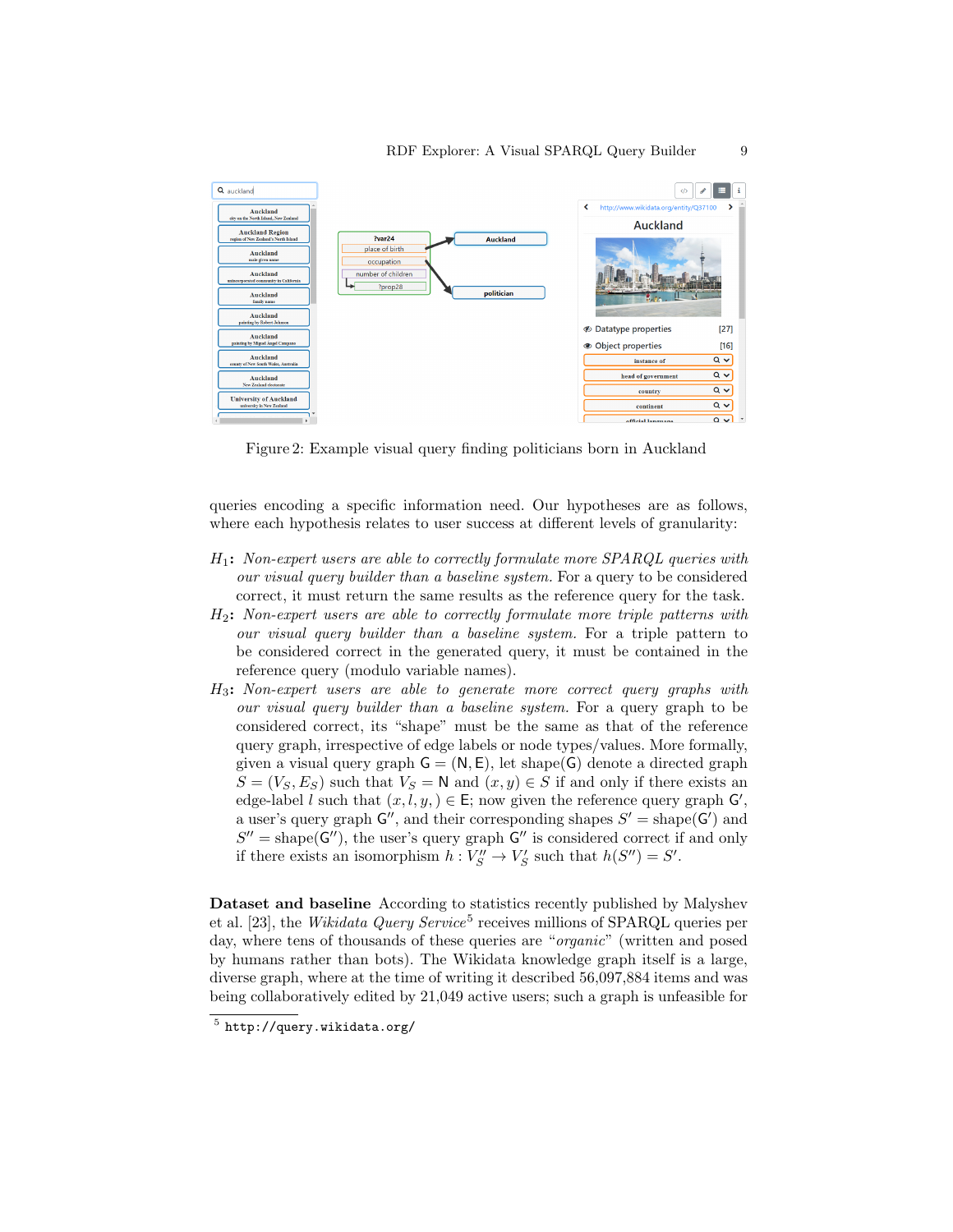<span id="page-9-0"></span>

| Nº                          | Set $1(S1)$                                                                 | Set $2(S2)$                                                                                        |  |  |
|-----------------------------|-----------------------------------------------------------------------------|----------------------------------------------------------------------------------------------------|--|--|
| 1                           | Find all dogs                                                               | Find all actors                                                                                    |  |  |
| $\mathcal{D}_{\mathcal{L}}$ | Find all popes who are female                                               | Find all German soccer players who<br>participated in FIFA 2014                                    |  |  |
| 3                           | countries                                                                   | Find all mountains located in European Find all container ships located in<br>European countries   |  |  |
| 4                           | an emperor                                                                  | Find all emperors whose father is also Find all physicists whose spouse is also<br>a physicist     |  |  |
| 5                           | Find all Nobel prize winners with a<br>student who won the same Nobel prize | Find all participants of an Olympic sport<br>with a relative who participates in the<br>same sport |  |  |

Table 2: Two sets of five increasingly-complex tasks

any user to conceptualize in its entirety. We thus view Wikidata as a potentially challenging use-case for our visual query builder and adopt it for our study.

In fact, Wikidata already has a default query builder deployed to help users query the knowledge graph: the *Wikidata Query Helper* (WQH) [\[23\]](#page-16-4). The WQH visual interface accompanies a text field displaying the current SPARQL query; changes in WQH are reflected in the query and vice versa. WQH is based on two main functionalities: the ability to define a filter that allows to select a property  $p$  and an object  $q$ , and the ability to *show* more data than what is being filtered by fixing a property value and adding a variable to its associated o. To help users select a given value for  $p$  and/or  $o$ , a search field is provided that autocompletes a keyword query and provides ranked suggestions to the user.

Study design To test the hypotheses, we design a task-based user study to compare the subjects' ability to solve tasks on the proposed interface versus the baseline interface [\[25\]](#page-16-15). This comparison focuses on the users' ability to perform query-based tasks, including aspects such as the users' performance overall, their perceived cognitive load, and usability aspects. Given limitations to how many subjects we could recruit, we use a within-subject design where each participant completes five tasks using our query builder and five similar tasks with the baseline. Each task consists of answering a question (given in natural language) that requires formulating a query to retrieve answer(s) from the Wikidata graph.

We divide the subjects into two groups. The first group is asked to build a set of five queries (S1) using the proposed interface; afterwards they are asked to build a different set of five queries (S2) using the baseline. Conversely, the second group is asked to build the first set of queries (S1) using the baseline and the second set (S2) with the proposed interface. This design controls for individual differences with participants using both interfaces. Counterbalancing the order of interfaces helps control for carry-over effects, such as learning or fatigue.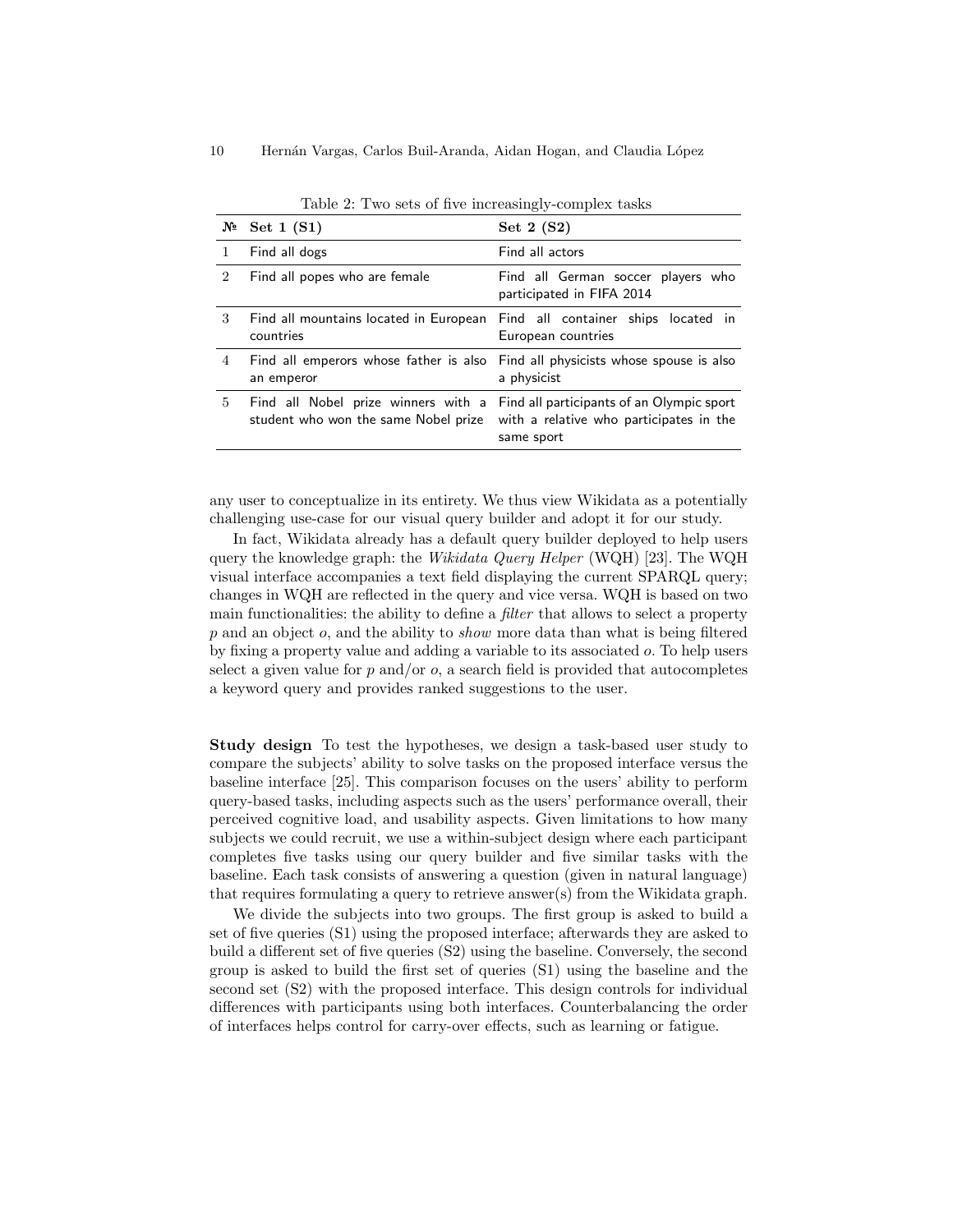<span id="page-10-1"></span>Table 3: Basic graph patterns corresponding to tasks listed in Table [2](#page-9-0)

|                   | $N_{\text{e}}$ Set 1 (S1)                                                                                       | Set $2(S2)$                                                                                         |
|-------------------|-----------------------------------------------------------------------------------------------------------------|-----------------------------------------------------------------------------------------------------|
| 1                 | ?dog wdt:P31 wd:Q144 .                                                                                          | ?actor wdt: P106 wd: Q33999.                                                                        |
| $\mathcal{D}_{1}$ | ?pope wdt:P21 wd:Q6581072.<br>?pope wdt:P39 wd:Q19546.                                                          | ?ppl wdt:P1344 wd:Q79859.<br>?ppl wdt:P27 wd:Q298.                                                  |
|                   | ?mount wdt:P31 wd:Q8502.<br>3 ?mount wdt:P17 ?country .<br>?country wdt:P30 wd:Q18.                             | $?$ ship wdt:P31 wd:Q17210.<br>?ship wdt:P17 ?country .<br>?country wdt:P30 wd:Q46.                 |
|                   | ?emp1 wdt:P39 wd:Q39018.<br>4 ?emp2 wdt:P39 wd:Q39018.<br>?emp1 wdt:P22 ?emp2.                                  | ?phy1 wdt:P106 wd:Q169470.<br>?phy2 wdt:P106 wd:Q169470.<br>?phy1 wdt:P26 ?phy2.                    |
| 5                 | ?winner wdt:P166 ?novel.<br>?student wdt:P166 ?novel.<br>?student wdt:P802 ?winner.<br>?novel wdt:P31 wd:Q7191. | ?ppl1 $wdt: P641$ ?sp.<br>?ppl2 wdt:P641 ?sp.<br>?ppl1 wdt:P1038 ?ppl2.<br>?sp wdt:P279 wd:Q212434. |

<span id="page-10-0"></span>

Figure 3: Expected query shapes for each pair of tasks shown in Table [2](#page-9-0) where constant (IRI or literal) nodes are shaded and variable nodes are unshaded

Table [2](#page-9-0) list the tasks in sets S1 and S2. The queries in both sets are designed to be of increasingly difficulty to follow a learning curve and also to avoid users being discouraged early on. We further aim to keep the  $n<sup>th</sup>$  query of both sets of tasks comparable in terms of difficulty. Along these lines, as shown in Figure [3,](#page-10-0) each pair of tasks corresponds to the same abstract visual query graph, and each successive pair incrementally adds more complexity. Table [3](#page-10-1) lists the target SPARQL basic graph patterns corresponding to each task in Table [2.](#page-9-0)

Before presenting each set of five tasks, we provide some brief training for the participants on how to use the interface they are about to see. Our training involves a description of the system's main functionalities and formulating an example query using these functionalities. For example, we pose the task "Find" all Clint Eastwood movies in which any of his children participated" and show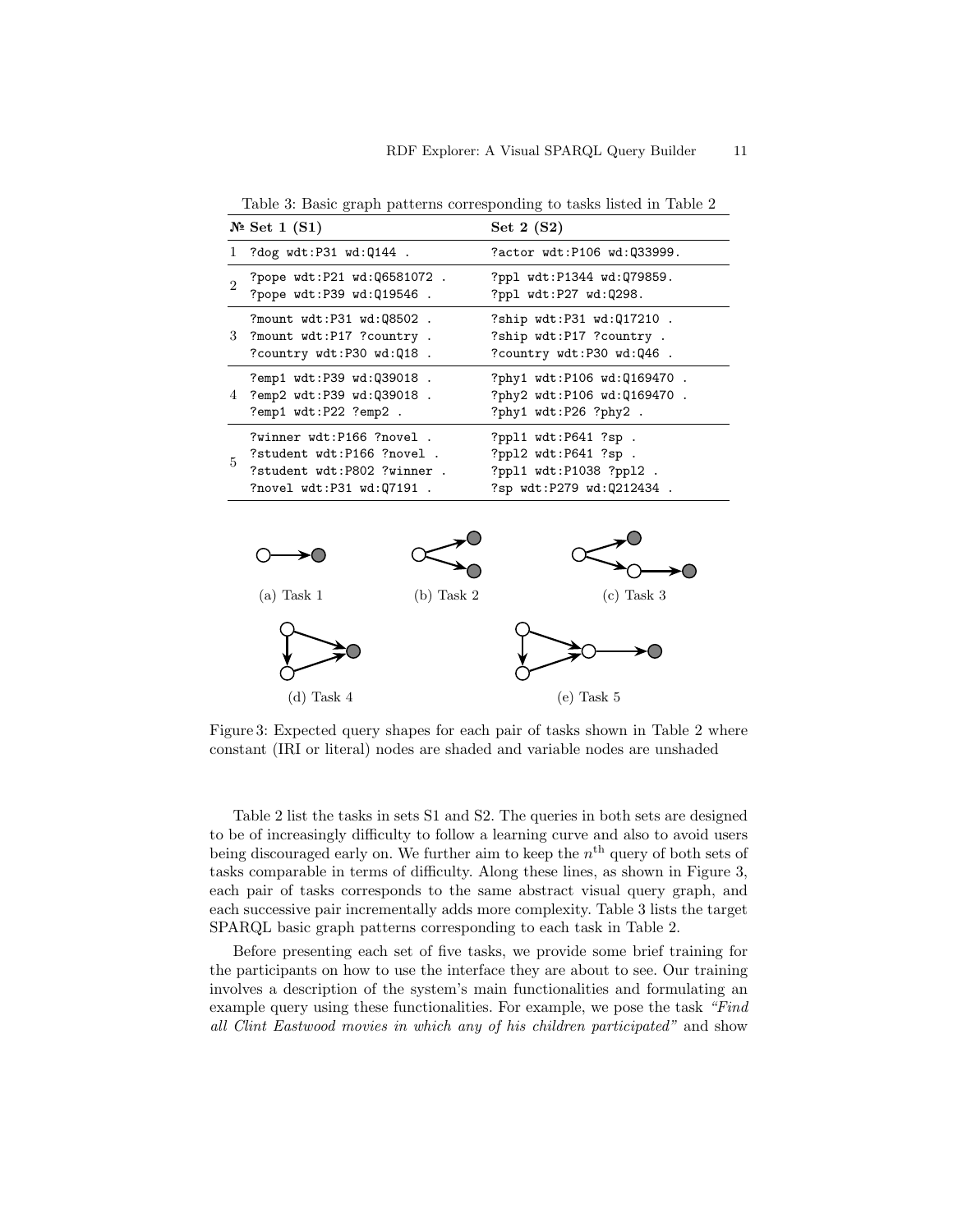how to build the query in the corresponding interface. A web page with other example queries for the interface is also provided to the participants.

Study participants The study was conducted with 28 students enrolled in the undergraduate course "User interface design". The students were in the fourth year of a Computer Science undergraduate program in a Spanish-speaking university. They have no previous knowledge of SPARQL nor the Semantic Web. Their native language was Spanish; the text of tasks was presented in Spanish and while both interfaces were offered in English, a tooltip was added that automatically translates an English word to Spanish when the user hovers the mouse over a word. Participants were given up to 40 minutes to solve each of the sets of five tasks using each interface; adding two 5 minute tutorials before both sets of tasks, the total study time was thus 90 minutes.

Metrics To compare our visual query builder and the the baseline WQH query builder, we measure diverse aspects of the users' ability to perform a set of requested five tasks using each interface. We collect metrics for the users' task performance such as task completion rate and time for task completion. In terms of level of completion, we check the correctness of the query, the triple patterns, and the query graph (as previously described for our hypotheses). We also use the NASA Task Load Index [\[18\]](#page-15-16) (NASA-TLX) to allow users to self-report the level of workload perceived by the user in a scale from 0 to 100. We use Likert scales from 1 to 5 to ask for usability aspects. We also include open questions to describe the data structure that the users believe to be behind each interface. We ask users to answer such questions using simple natural language that avoids technical jargon where we restrict the words they can use to the 1,000 most common words in their native language; we also ask them to illustrate (draw) how they understand the data structure.

### 5 Results

We begin by presenting the ratio of correct responses broken down by three levels of granularity: queries, triple patterns and shapes. Next we evaluate our hypotheses with respect to these data. We then present analysis of the subjective impressions of the interfaces.

Ratio of correct responses Figure [4](#page-12-0) shows the mean ratios of correct responses for the proposed interface (RDF Explorer  $=$  RE) and the baseline interface (Wikidata Query Helper  $=$  WQH) at three different levels of granularity: queries, triple patterns, and shapes. Note that while queries and shapes are binary – either correct or not – in the case of triple patterns, we take the ratio of correct triple patterns versus total triple patterns provided in the response, where the presented results are then the mean of these ratios across all users.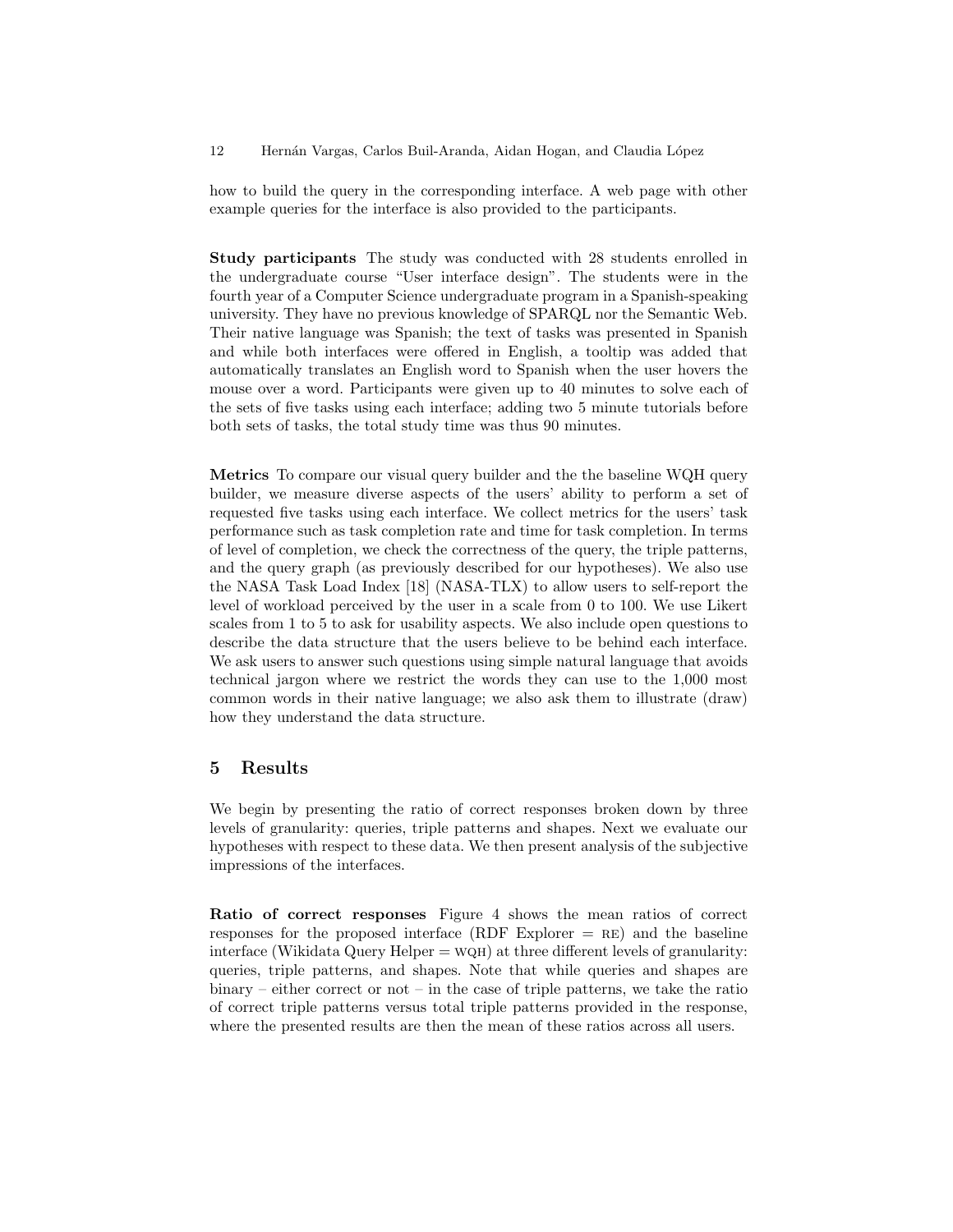<span id="page-12-0"></span>

Figure 4: Mean ratios of correct results at three levels of granularity

Though we note a relatively high correctness ratio for earlier tasks, most users still struggled with later tasks; not only were earlier tasks easier, given the fixed time period for the study, some users did not reach the final task(s). Contrasting the two systems, in the first task, although all users of both systems got the query shape correct in both systems (which is trivially a single edge), they had more success correctly finding the terms of the triple pattern in WQH than RE; we believe that this is because WQH offers autocomplete forms that directly correspond to triple patterns whereas RE is more complex to use at first.<sup>[6](#page-12-1)</sup> However, as tasks progress and queries become more "graph-like", users have more correct responses using the RE interface than the WQH interface; another possible interpretation is that users learn more about re as the task progresses. Comparing the three levels of granularity, in the re system, users generally have more success defining the correct query graph shape than identifying the terms (constants) in the query graph; the opposite trend is true for WQH, where users can more easily find the correct query terms, but not the correct query shape; we attribute this to two possible factors: the fact that WQH is form-based while re is graph-based, and also based on the fact that re blocks users from creating query shapes that give empty results while wqh does not.

Hypothesis testing To test our hypotheses, we assess the difference between completion rates of participants using both tools (whose mean values are depicted in Figure [4\)](#page-12-0). We use  $paired-t$  tests to assess differences in the users' ability to perform the requested tasks; this test is appropriate because we are comparing the same participants using two different tools. We use  $\alpha = 0.05$  to reject the null hypothesis and thus interpret that we have obtained a significant result when  $t^*$  is greater than  $t_{crit} = 2.052$   $(t^* \geq t_{crit})$ .<sup>[7](#page-12-2)</sup> For our three hypotheses (see Section [4\)](#page-7-1) the null hypotheses are that there is no difference between the tools or WQH performs better. The alternative hypothesis is that RE performs

<span id="page-12-1"></span> $6$  Given that the first task results in a query with a single triple pattern, the results for queries and triple patterns are the same.

<span id="page-12-2"></span><sup>&</sup>lt;sup>7</sup> The value for  $t_{crit}$  is given by  $\alpha$  and the number of participants (n = 28, giving n-1 = 27 degrees of freedom). See <http://www.numeracy-bank.net/?q=t/stt/ptt/3>.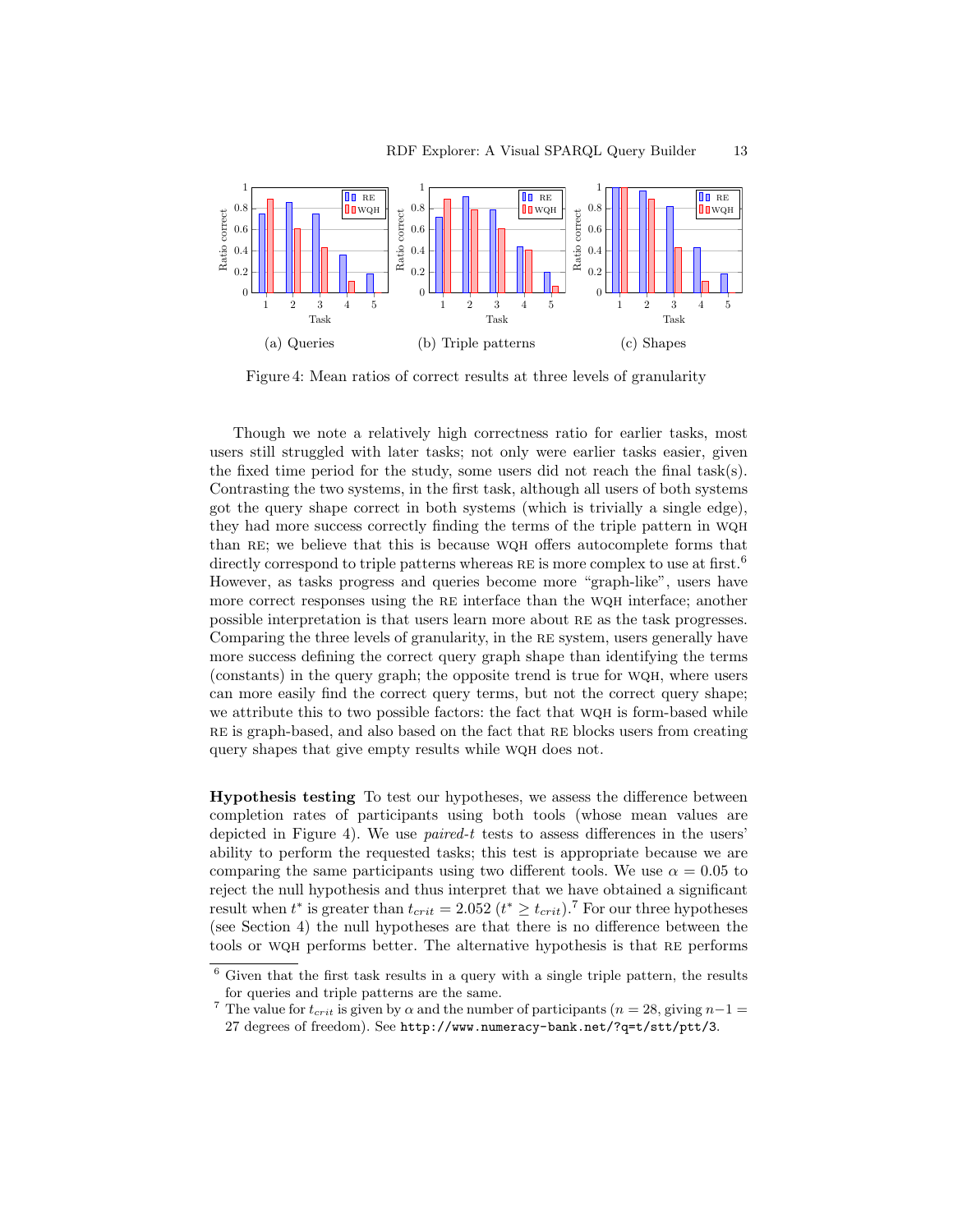better. We denote the completion rates for RE as  $\bar{x}$  and those for WQH as  $\bar{y}$ ; the average distances we denote by  $d = (\bar{x} - \bar{y})$ , and the standard deviation by  $s_d$ . We can then test the three hypotheses:

- $H_1$ : Non-expert users are able to correctly formulate more SPARQL queries with our visual query builder than a baseline interface. We use the data summarized in Figure [4a.](#page-12-0) With  $\bar{d} = (\bar{x} - \bar{y}) = 0.1714$  and  $s_d = 0.2813$  we obtain  $t^* = 3.22 > t_{crit} = 2.052$  rejecting the null hypothesis; i.e., we validate  $H_1$  by obtaining a statistically significant result in favor of our interface.<sup>[8](#page-13-0)</sup>
- $H_2$ : Non-expert users are able to correctly formulate more triple patterns with our visual query builder than a baseline interface. We use the data summarized in Figure [4b.](#page-12-0) With  $\bar{d} = 0.06$  and  $s_d = 0.2609$  we obtain  $t^* = 1.1947 < t_{crit} = 2.052$ : the results are not statistically significant.
- $H_3$ : Non-expert users are able to generate more correct query graphs with our visual query builder than a baseline interface. Here we use the data summarized in Figure [4c.](#page-12-0) With  $d = 0.1928$  and  $s_d = 0.2801$  we obtain  $t^* = 3.6431 > t_{crit} = 2.052$  rejecting the null hypothesis; i.e., we validate  $H_3$ by obtaining a statistically significant result in favor of our interface.

Our user study is thus conclusive regarding the claim that our proposed interface is better than the baseline at helping non-expert users formulate their queries as graphs, but is not conclusive regarding the claim of our interface being better at helping users to correctly generate triple patterns.

Time results For space reasons, we present the results regarding task completion time as online reference data [\[1\]](#page-14-2). In summary, the average time needed for completing all ten tasks was 65 minutes while the fastest participant needed 50 minutes to complete all tasks.

Subjective results Figure [5](#page-14-3) shows the results of the NASA-TLX questionnaire, where lower scores are deemed better. We see that for both systems, users still expressed concerns about both systems, where they found wQH particularly frustrating and demanding of mental effort; on the other hand, they found the the physical effort required to use wqh to be lower (perhaps because re requires more clicks, drags, etc.). Figure [6](#page-14-3) shows the usability results, where higher scores are better; the users express a preference across all dimensions for re when compared with wqh.

### 6 Conclusions

We present a language and its visual implementation (RE) to support non-expert users in generating graph queries. Our results indicate that our re interface

<span id="page-13-0"></span><sup>&</sup>lt;sup>8</sup> The data were found to be normally distributed and there were no clear outliers; hence use of the paired *t*-test is considered valid. We also conducted a non-parametric Wilcoxon test to compare the users' ability to perform the requested tasks using the different interfaces; the results give a  $p$ -value of  $0.001647 < 0.05$ .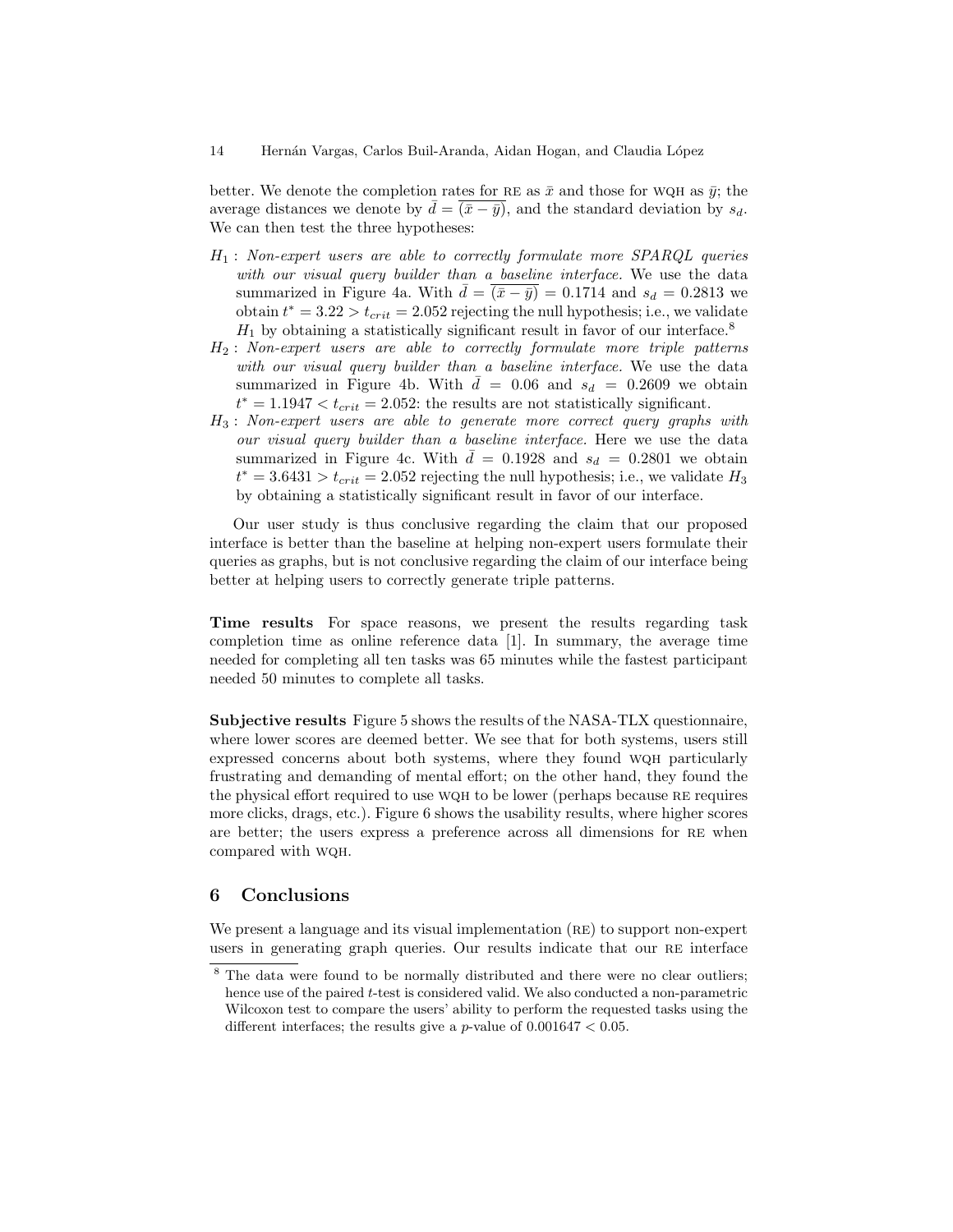<span id="page-14-3"></span>

Figure 5: NASA-TLX results



is more effective at supporting non-expert users in creating correct SPARQL queries than the baseline wqh system. The data suggest that this difference could be attributed to better support for generating the correct graph patterns rather than the correct triple patterns, as well as usability features such as non-empty suggestions. Even though these benefits come at the cost of higher physical effort, they require lower mental effort and generate less frustration.

Future work can be followed along several lines. First, additional user studies may reveal further insights into the RDF Explorer system, where it would be of interest to compare with other baseline systems (such as Smeagol), with other endpoints, with other types of questions, and with a more diverse set of users. More generally, we could explore the potential reasons behind these usability differences, including whether or not our graph-like visualization leads users to develop more productive mental representations of the data structures. Aside from evaluation, the system could be improved along a number of lines, most importantly in terms of approximations for non-empty suggestions to improve performance for more complex visual query graphs, and support for features such as optionals, unions, etc. (while maintaining the usability of the system).

A demo of RDF Explorer is available at <https://www.rdfexplorer.org/> operating over the Wikidata SPARQL Query Service.

Acknowledgments Vargas and Buil-Aranda were supported by Fondecyt Iniciación Grant No. 11170714. Hogan was supported by Fondecyt Grant No. 1181896. Vargas, Buil-Aranda and Hogan were supported by the Millennium Institute for Foundational Research on Data (IMFD).

## References

- <span id="page-14-2"></span>1. Online data:. In URL [http: // www. rdfexplorer. org/ data](http://www.rdfexplorer.org/data) .
- <span id="page-14-1"></span>2. O. Ambrus, K. Möller, and S. Handschuh. Konduit VQB: a Visual Query Builder for SPARQL on the Social Semantic Desktop. In Visual Interfaces to the Social and Semantic Web (VISSW). ACM Press, 2010.
- <span id="page-14-0"></span>3. R. Angles, M. Arenas, P. Barceló, A. Hogan, J. L. Reutter, and D. Vrgoc. Foundations of Modern Query Languages for Graph Databases. ACM Comput. Surv., 50(5):68:1–68:40, 2017.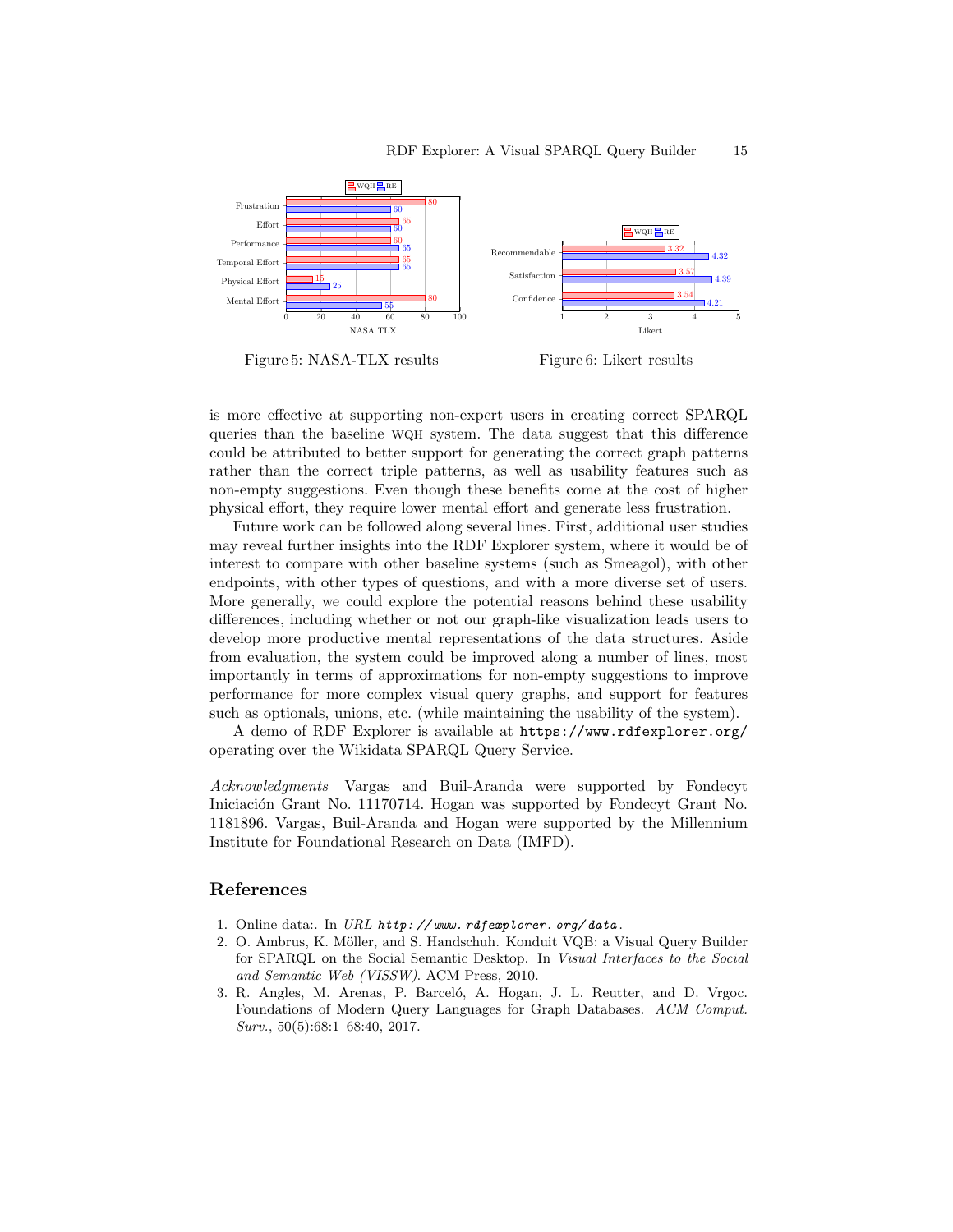- 16 Hernán Vargas, Carlos Buil-Aranda, Aidan Hogan, and Claudia López
- <span id="page-15-4"></span>4. S. Araujo, D. Schwabe, and S. Barbosa. Experimenting with Explorator: a direct manipulation generic RDF browser and querying tool. Visual Interfaces to the Social and the Semantic Web (VISSW 2009), Sanibel Island, Florida, 2009.
- <span id="page-15-15"></span>5. M. Arias, J. D. Fern´andez, M. A. Mart´ınez-Prieto, and P. de la Fuente. An Empirical Study of Real-World SPARQL Queries. In Usage Analysis and the Web of Data (USEWOD), 2011.
- <span id="page-15-13"></span>6. B. Balis, T. Grabiec, and M. Bubak. Domain-Driven Visual Query Formulation over RDF Data Sets. In Parallel Processing and Applied Mathematics (PPAM), pages 293–301. Springer, 2013.
- <span id="page-15-10"></span>7. S. D. Bartolomeo, G. Pepe, D. F. Savo, and V. Santarelli. Sparqling: Painlessly Drawing SPARQL Queries over Graphol Ontologies. In International Workshop on Visualization and Interaction for Ontologies and Linked Data (VOILA), pages 64–69, 2018.
- <span id="page-15-6"></span>8. C. Becker and C. Bizer. Exploring the geospatial semantic web with dbpedia mobile. Web Semantics: Science, Services and Agents on the World Wide Web, 7(4):278–286, 2009.
- <span id="page-15-3"></span>9. T. Berners-Lee, Y. Chen, L. Chilton, D. Connolly, R. Dhanaraj, J. Hollenbach, A. Lerer, and D. Sheets. Tabulator: Exploring and analyzing linked data on the semantic web. In Proceedings of the 3rd international semantic web user interaction workshop, volume 2006, page 159. Citeseer, 2006.
- <span id="page-15-12"></span>10. S. S. Bhowmick, B. Choi, and C. Li. Graph querying meets HCI: State of the art and future directions. In ACM International Conference on Management of Data, pages 1731–1736. ACM, 2017.
- <span id="page-15-2"></span>11. N. Bikakis and T. Sellis. Exploration and visualization in the web of big linked data: A survey of the state of the art. arXiv preprint arXiv:1601.08059, 2016.
- <span id="page-15-0"></span>12. P. A. Bonatti, S. Decker, A. Polleres, and V. Presutti. Knowledge graphs: New directions for knowledge representation on the semantic web. Dagstuhl Reports, 8(9):29–111, 2018.
- <span id="page-15-14"></span>13. K. Cerans, A. Sostaks, U. Bojars, J. Ovcinnikova, L. Lace, M. Grasmanis, A. Romane, A. Sprogis, and J. Barzdins. ViziQuer: A Web-Based Tool for Visual Diagrammatic Queries Over RDF Data. In European Semantic Web Conference  $(ESWC)$ , pages 158–163, 2018.
- <span id="page-15-11"></span>14. A. Clemmer and S. Davies. Smeagol: a "specific-to-general" semantic web query interface paradigm for novices. In Database and Expert Systems Applications (DEXA), pages 288–302. Springer, 2011.
- <span id="page-15-1"></span>15. A.-S. Dadzie and M. Rowe. Approaches to visualising Linked Data: A survey. Semantic Web, 2(2):89–124, 2011.
- <span id="page-15-8"></span>16. P. Grafkin, M. Mironov, M. Fellmann, B. Lantow, K. Sandkuhl, and A. V. Smirnov. Sparql query builders: Overview and comparison. In BIR Workshops, 2016.
- <span id="page-15-9"></span>17. F. Haag, S. Lohmann, S. Siek, and T. Ertl. QueryVOWL: A Visual Query Notation for Linked Data. In Extended Semantic Web Conference (ESWC), pages 387–402. Springer, 2015.
- <span id="page-15-16"></span>18. S. G. Hart and L. E. Staveland. Development of NASA-TLX (Task Load Index): Results of empirical and theoretical research. In Advances in psychology, volume 52, pages 139–183. Elsevier, 1988.
- <span id="page-15-5"></span>19. A. Harth. Visinav: A system for visual search and navigation on web data. Web Semantics: Science, Services and Agents on the World Wide Web, 8(4):348–354, 2010.
- <span id="page-15-7"></span>20. T. Hastrup, R. Cyganiak, and U. Bojars. Browsing Linked Data with Fenfire. 2008.